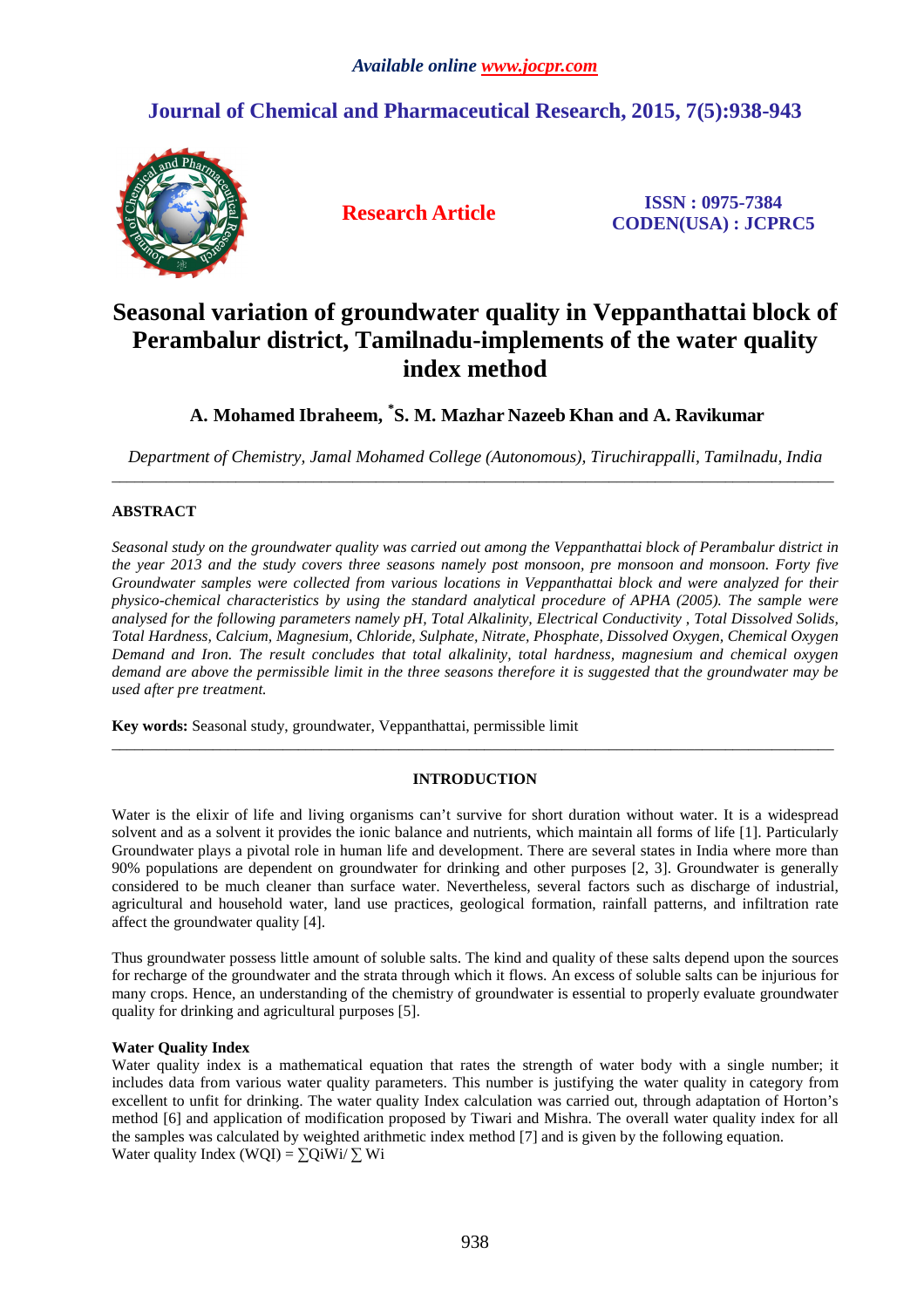$Wi = k/sn$ 

 $Q$  i=  $Vn-Vi / Vs-Vi$ 

where,

 $Wi = Unit weight of the ith parameter$  $k =$ Constant of proportionality  $Qi =$ Quality rating of the i<sup>th</sup> parameter  $V_n$  = Estimated value of the i<sup>th</sup> parameter  $Vi =$  Ideal value of the i<sup>th</sup> parameter in pure water  $Vs = Standard$  permissible value of the  $i<sup>th</sup>$  parameter.

| Table 1. WQI values and its status |
|------------------------------------|
|------------------------------------|

*\_\_\_\_\_\_\_\_\_\_\_\_\_\_\_\_\_\_\_\_\_\_\_\_\_\_\_\_\_\_\_\_\_\_\_\_\_\_\_\_\_\_\_\_\_\_\_\_\_\_\_\_\_\_\_\_\_\_\_\_\_\_\_\_\_\_\_\_\_\_\_\_\_\_\_\_\_\_*

| <b>Serial No</b> | <b>WOI Value</b> | <b>Status</b>      |
|------------------|------------------|--------------------|
|                  | $00-24$          | <b>EXCELLENT</b>   |
|                  | 25-49            | GOOD               |
| 3                | $50-74$          | <b>POOR</b>        |
|                  | 75-100           | VERY POOR          |
|                  | >100             | UNFIT FOR DRINKING |

#### **Study area**

Geographically Perambalur lies with latitude of 11°14′ N and longitude of 78°56′ E. The district is bounded by Cuddalore district in the north, Tiruchirappalli district in the south, Thanjavur in the east and Namakkal district in the west. The district lies in the Southern plateau and hill zone of Agro-climate regional planning with characteristics of semi-arid climate. The soil is predominantly red loamy and black soil. The normal rainfall of the district is 908 mm which is less than 946.9 mm, the normal rainfall of the State.

Veppanthattai is one of the permanent block of Perambalur district it locates 13.7 Km west side of Perambalur in the way of Attur main road. The latitude and longitude is 11.34, 78.82 respectively. Veppanthattai block has 29 Panchayat Villages according to the 2011census and population of 1,48,700.

#### **EXPERIMENTAL SECTION**

45 samples were collected from representative bore wells, during post monsoon (Jan - Feb) pre monsoon (Jun – Aug) and monsoon (Oct – Nov) seasons in 2013. 2 L polythene bottles were used for sample collections which were previously cleaned with distilled water. The analysis was systematically carried out by adopting volumetric and instrumental techniques. The standard Procedures were followed for the analysis [8,9,10].

#### **Methods adopted for physicochemical parameters analysis are as follows**

Hydrogen ion concentration (pH) was determined by using pH meter (Systronics digital model 335). Electrical Conductivity (EC) was estimated conductivity meter. Total Dissolved Solids (TDS) was calculated by using conversion factor multiplied by EC value (Conversion factor 0.55to 0.75). Total Alkalinity (TA) was estimated by titration with HCl acid. Calcium ( $Ca^{2+}$ ) was estimated by Titration with EDTA. Magnesium ( $Mg^{2+}$ ) estimation was done by subtracting the Calcium from Total Hardness value. Phosphate, Nitrates and iron are determined by using colorimeter. Sulphate and Dissolved Oxygen (DO) are estimated by precipitation method. Chloride was estimated by titration with  $AgNO<sub>3</sub>$  Solution and chemical oxygen demand (COD) was estimated by titration with potassium dichromate solution. Concentrations of all the parameters are expressed in milligrams per litre (mg/L) except pH and EC in µS/cm.

#### **RESULTS AND DISCUSSION**

 The physico chemical parameter values of post monsoon, pre monsoon and monsoon seasons are represented in table 2, table 3 and table 4 respectively. The pH value is ranges from 6.6 to 7.8 in post monsoon, 7.0 to 8.5 in pre monsoon and 7.3 to 8.5 in monsoon season. Most of the samples are alkaline in nature except only one station in post monsoon as acidic in nature. PH values of all the samples are within the permissible limit at all the three seasons.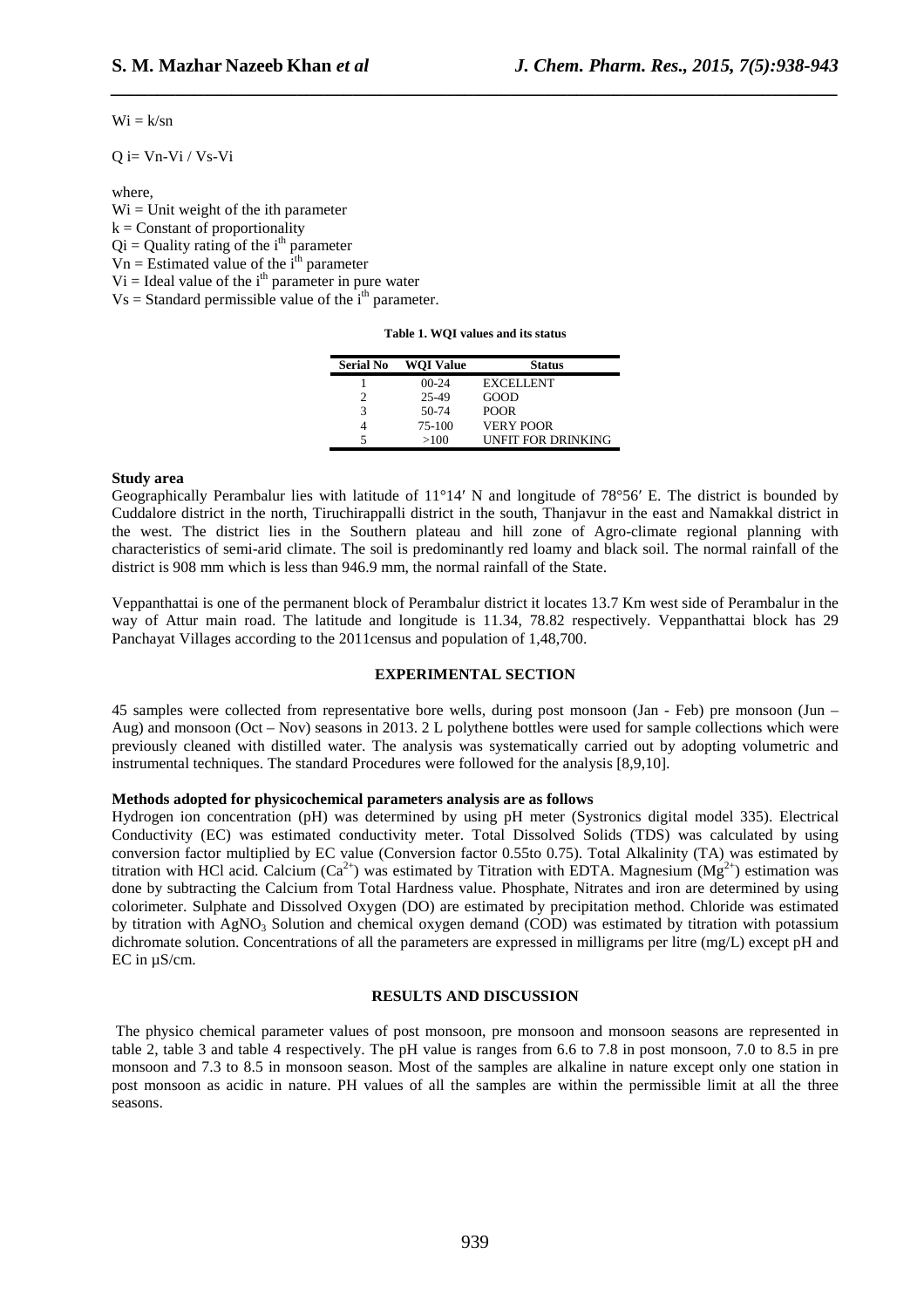|         | PH                    | EС      | <b>TDS</b>    | T A  | TH   | Сa     | Mg     | Fe   | ◡            | SO.             | NO <sub>3</sub> | DO             | COD       | PO <sub>4</sub> |
|---------|-----------------------|---------|---------------|------|------|--------|--------|------|--------------|-----------------|-----------------|----------------|-----------|-----------------|
| Average | .4                    | 710.04  | 190.19        | 459  | 450  | 76.89  | 90.99  | 0.16 | 270.1        | 26.44           | 0.47            | າ 70<br>2. L O | JI        | 0.8             |
| Median  | 7.4                   | 648.84  | 147.59<br>-59 | 425  | 418  | 73.65  | 77.54  | 0.14 | 220<br>440.I | $\sim$<br>27.44 | 0.42            | 2.65           | 48        | 0.6             |
| Min     | 6.6                   | 579.59  | 403.40        | 50   | 14   | 4.81   | 2.24   | 0.00 | 63.9         | 1.93            | 0.09            | 0.20           | . .<br>16 | 0.1             |
| Max     | 70<br>$\cdot^{\circ}$ | 3397.60 | 2364.73       | 1075 | !364 | 159.52 | 314.23 | 0.85 | 745.5        | 62.09           | 1.26            | 10.61          | 100       | 2.4             |

**Table 2. Physico chemical parameters of groundwater sample in post monsoon** 

*\_\_\_\_\_\_\_\_\_\_\_\_\_\_\_\_\_\_\_\_\_\_\_\_\_\_\_\_\_\_\_\_\_\_\_\_\_\_\_\_\_\_\_\_\_\_\_\_\_\_\_\_\_\_\_\_\_\_\_\_\_\_\_\_\_\_\_\_\_\_\_\_\_\_\_\_\_\_*

**Table 3. Physico chemical parameters of groundwater sample in pre monsoon** 

|         | PH  | EС      | <b>TDS</b> | TA            | TH   | Ca     | Mg     | Fe   | Cl              | $\mathrm{SO}_4$ | NO <sub>3</sub> | DO   | COD | PO <sub>4</sub>       |
|---------|-----|---------|------------|---------------|------|--------|--------|------|-----------------|-----------------|-----------------|------|-----|-----------------------|
| Average | 7.8 | 669.47  | 1161.95    | 467           | 526  | 88.71  | 106.78 | 0.32 | 245.1           | 32.95<br>ر د ک  | 0.08            | 3.99 | 48  | 0.6                   |
| Median  | 7.8 | 606.81  | 1118.34    | 460           | 510  | 79.36  | 101.07 | 0.31 | ר דרר<br>-- - - | 26.96           | 0.06            | 3.88 | 48  | 0.4                   |
| Min     | 7.0 | 644.54  | 448.60     | つつち<br>ل کے ک | 154  | 28.06  | 29.75  | 0.00 | 56.8            | 2.34            | 0.00            | 2.04 | 28  | 0.1                   |
| Max     | 8.5 | 2986.66 | 2078.72    | 850           | 1340 | 374.35 | 235.62 | 0.99 | 1065.0          | 84.24           | 25              | 5.10 | 82  | $\cap$ $\in$<br>ل . ک |

**Table 4. Physico chemical parameters of groundwater sample in monsoon** 

|                                                                                                                                                                | PH        | EС      | <b>TDS</b>  | TA  | TH         | Сa     | Mg     | Fe   | Cl    | SO <sub>4</sub> | NO <sub>3</sub> | DO           | COD        | PO <sub>4</sub> |
|----------------------------------------------------------------------------------------------------------------------------------------------------------------|-----------|---------|-------------|-----|------------|--------|--------|------|-------|-----------------|-----------------|--------------|------------|-----------------|
| Average                                                                                                                                                        | 7.8       | 815.44  | 1263.55     | 461 | 565        | 79.18  | 18.52  | 0.21 | 235.4 | 24.82           | 0.04            | 332<br>ے ر.ر | 63         | 0.4             |
| Median                                                                                                                                                         | 77<br>٠., | 1691.56 | 7.32<br>177 | 449 | 536        | 77.72  | 10.72  |      | 219.3 | <u>22.20</u>    | 0.04            | 3.38         | 62         | 0.3             |
| Min                                                                                                                                                            | 7.3       | 761.00  | 529.65      | 233 | 221<br>∠∠⊥ | 28.86  | 45.90  | 0.00 | 75.9  | 5.68            | 0.00            | 1.74         | 25         | 0.1             |
| Max                                                                                                                                                            | 8.5       | 4104.44 | 2856.69     | 775 | 147        | 230.56 | 257.38 | 0.70 | 761.0 | 51.62           | 0.12            | 4.27         | 122<br>- ∸ | 1.4             |
| $C_1, \ldots, C_n$ . The contract of the contract of $I$ is $\ldots$ . The contract of $I$ and $\pi$ is $I$ $\pi$ is $I$ $\pi$ is $\ldots$ $\theta$ / $\ldots$ |           |         |             |     |            |        |        |      |       |                 |                 |              |            |                 |

*Concentrations of all the parameters are expressed in milligrams per litre (mg/L) except pH and EC in µS/cm.* 



**Figure 1.Water Quality Index for Post monsoon** 

The electrical conductivity range in post monsoon, pre monsoon and monsoon is 579.59 to 3397.6 µS/cm, 644.5 to 2986.7 µS/cm and 761.0 to 4104.4 µS/cm respectively. There is no prescribed standard suggested by WHO. The EC value is completely depends on the TDS value if TDS is increases the EC value will increase. But the high EC value indicates the more salts in the groundwater.

The total dissolved solids are the sum of total cations and anions. It includes the total ionic species such as sodium, potassium, calcium, magnesium, chloride, bicarbonate, nitrate, sulphate and other trace elements [11]. The TDS range in post monsoon, pre monsoon and monsoon is 403.4 to 2364.7 mg/L, 448.6 to 278.7 mg/L and 529.7 to 2856.7 mg/L respectively. Most of the samples are above the permissible limit. It may be due to the agricultural runoff. Water with high dissolved solids generally has inferior palatability and may induce an unfavourable physiological reaction in the person who drinks it. Highly mineralized water is also unsuitable for many industrial applications [12,13].

Total alkalinity value is above the permissible limit in 98% of stations in post monsoon and all the stations in pre monsoon and monsoon season. The alkalinity range in post monsoon, pre monsoon and monsoon is 50 to 1075 mg/L, 225 to 850 mg/L and 233 to 775 mg/L respectively. Most of the samples are above the permissible limit. The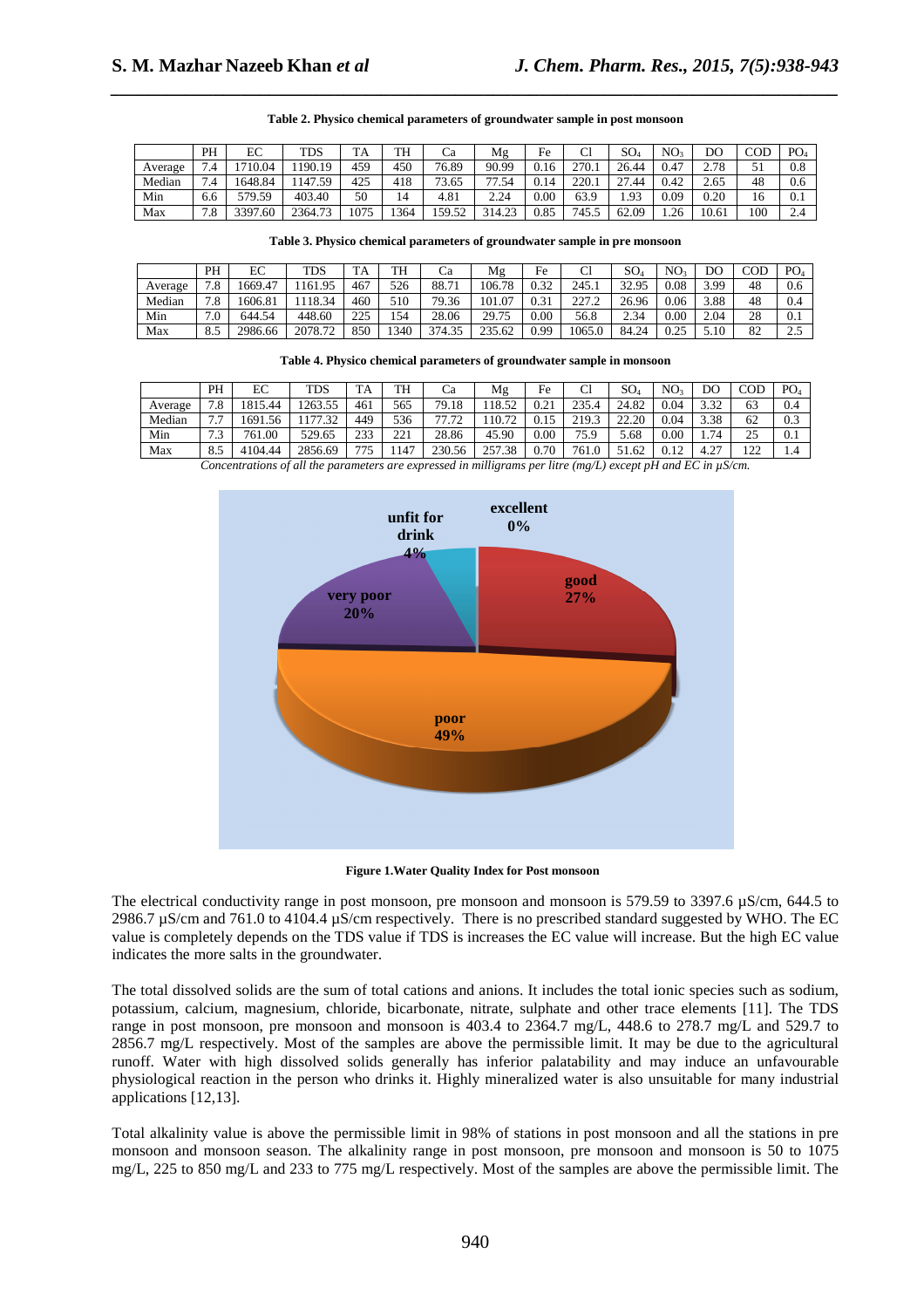

high value is due to the hydroxide, carbonates and bicarbonate ions probably released from limestone sedimentary rocks, carbonate rich soils, cleaning agents contributes to the alkalinity [14].

*\_\_\_\_\_\_\_\_\_\_\_\_\_\_\_\_\_\_\_\_\_\_\_\_\_\_\_\_\_\_\_\_\_\_\_\_\_\_\_\_\_\_\_\_\_\_\_\_\_\_\_\_\_\_\_\_\_\_\_\_\_\_\_\_\_\_\_\_\_\_\_\_\_\_\_\_\_\_*

**Figure 2.Water Quality Index for Pre monsoon** 

Total hardness Water hardness is caused primarily by the presence of cations such as calcium and magnesium and anions such as carbonates and bicarbonates, chloride and sulphate in water [15]. The value ranges is 14 to 1364 mg/L in post monsoon, 154 to 1340 mg/L in pre monsoon and 221 to 1147 mg/L in monsoon season. Most of the samples are above the permissible limit in all the three seasons. Principal cations imparting hardness are calcium and magnesium. So the high value is due to the dissolved Ca and Mg from sedimentary rocks and soil leakage and overflow. Hardness is called temporary if it is caused by bicarbonate and carbonate salts of cations, since it can be removal easily by boiling the water. Permanent hardness is caused mainly by sulphates and chlorides of the metals [16].



**Figure 3.Water Quality Index for Monsoon**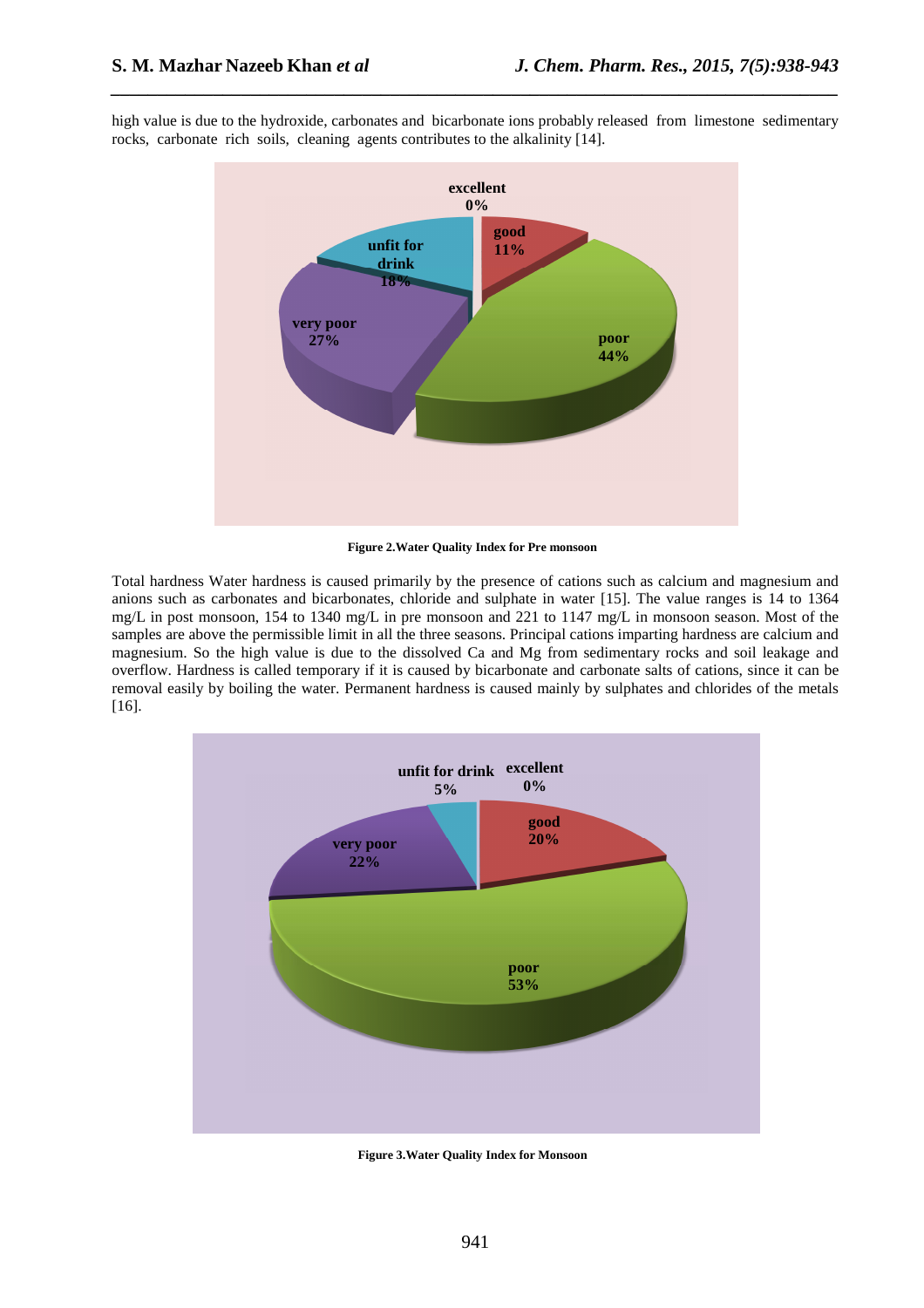

**Figure 4. Comparison of Water Quality index for three seasons** 

Calcium range in post monsoon, pre monsoon and monsoon is 4.81 to 159.52 mg/L, 28.06 to 374.35 mg/L and 28.86 to 230.56 mg/L respectively. Most of the samples are within the permissible limit. High value is due to limestone. Magnesium range in post monsoon, pre monsoon and monsoon is 2.24 to 314.23 mg/L, 29.75 to 235.62 mg/L and 45.90 to 257.38 mg/L respectively. Most of the samples are above the permissible limit in three seasons. The high concentration of magnesium may be due the dissolution of magnesium calcite, gypsum and dolomite [17].

The chloride range in post monsoon, pre monsoon and monsoon is 63.9 to 745.5 mg/L, 56.8 to 1065 mg/L and 75.9 to 761 mg/L respectively. Most of the samples are above the permissible limit in three seasons. The high value is may be due to the discharge of domestic sewage and agricultural waste into ground. And Soil porosity and permeability also has a key role in building up the chloride concentration [18]. The values of COD in the groundwater samples are found to be in the range of 16 to 100 mg/L, 28 to 82 mg/L and 25 to 122 mg/L at post monsoon, pre monsoon and monsoon respectively. All the samples in the three seasons are above the permissible limit. The high value is indicates the groundwater is polluted is may be due to the sewage disposal to the groundwater.

Water Quality Index, Value in post monsoon season is 27% good, 49% poor, 20% very poor and 4% unfit for drinking. Value in pre monsoon season is 11% good, 44% poor, 27% very poor and 18% unfit for drinking. Value in monsoon season is 20% good, 53% poor, 22% very poor and 5% unfit for drinking. 0% is excellent in all the three seasons. Here WQI value of all stations falls in poor and very poor quality range as shown in the figure 1, 2 and 3. This is due to all the major parameters in all the three seasons were in above the desirable limit given by WHO standards. Figure 4 is indicates the comparative of Water Quality Index value in all the three seasons.

#### **CONCLUSION**

The water quality parameter like total alkalinity, total hardness, calcium, magnesium, total dissolved solid and chloride are found to be High value in most of the sample at all the three seasons. Water Quality Index value also indicate that the groundwater is not suitable for drinking and domestic purpose. So it is advice to special care for protect the groundwater from the pollution by sewage, agricultural disposal and some human activities.

### **REFERENCES**

[1] Biswajit Raj, Jr. *Environ. Poll*, **2001**, 8(4), 329-332

[2] Dinesh Kumar Tank and Singh Chandel CP , *Nature & Science*, **2010**, 8(10).1-7

[3] Ramachandraiah C *, Centre for Economic and Social Studies*, **2004**, 56

[4] Patil VT, Patil PR*, J Environ Sci Tech*, **2010**, 5, 274–290

[5] 5. Saumitra Mukherjee, Bir Abhimanyu Kumar, László Körtvélyessy, *Journal of Environmental Hydrology*, July **2005**, Volume 13 Paper 15 pp 2